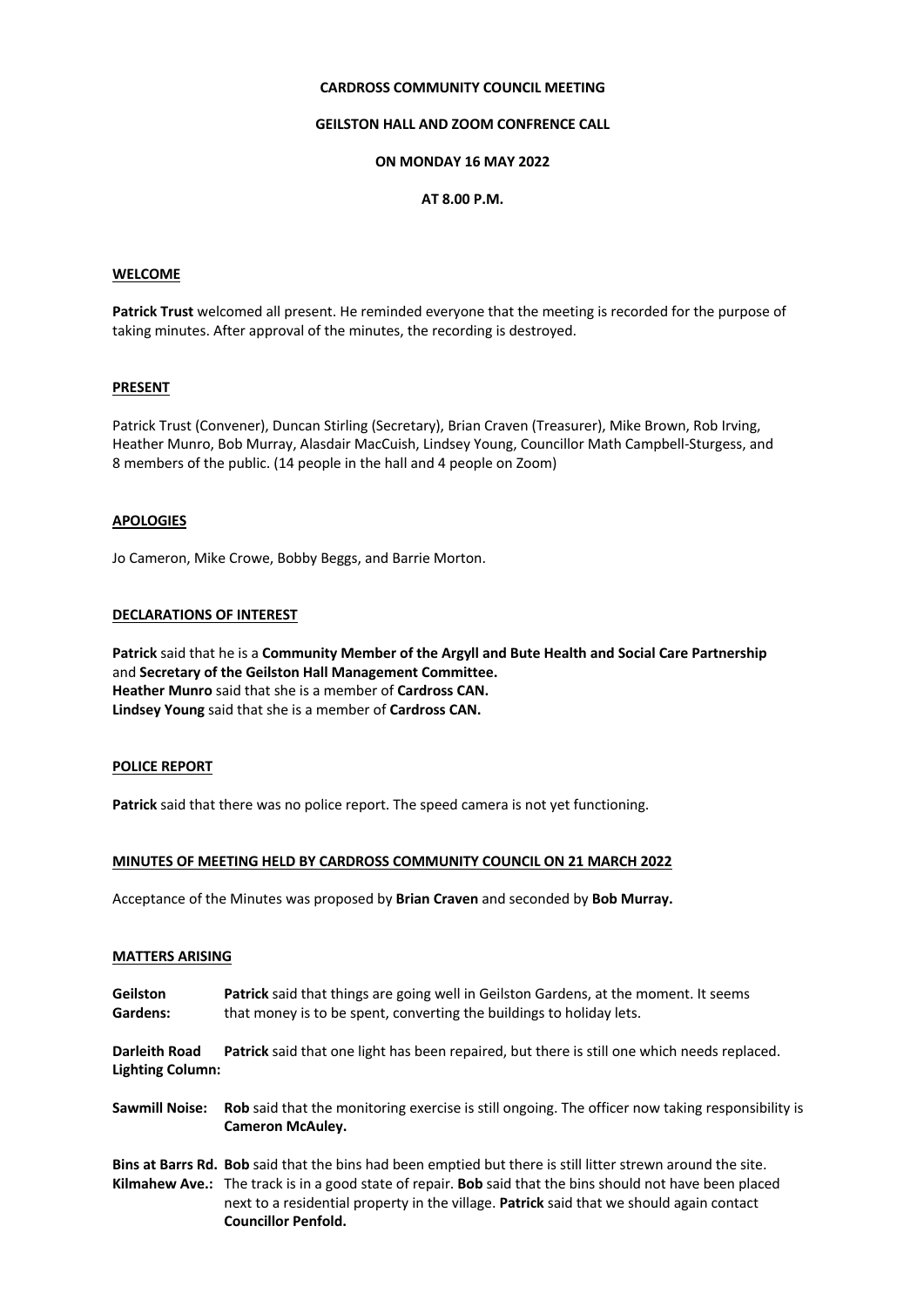**New Leadership Patrick** said that the Community Council has responded to Argyll and Bute Council. **Role for** The response stated that the proposal was untried. There seems to be no advantage in **Schools:-** centralisation and the removal of local headteachers.

- **Disabled Patrick** said that he has written to the Council again about disabled parking at the P.O. **Parking at PO:** He requested that the Council make the lay byes at the Pharmacist and the P.O., a 1 hour wait. This has already been done in the shopping streets in Helensburgh. There has not yet been a reply.
- **Cycle Track: Patrick** said that he had written to the Scottish Government on the matter and the reply he received was "most depressing". The letter referenced problems caused by Covid-19 and discussions with various landowners along the route. **Lindsey Young** said that the major barrier to progressing the project, seems to be a lack of personnel available to work on it.

**Street Lighting Brian Watts** said that the problems which have existed for the last 18 months, have still not **In Ardoch:** been resolved.

**Accounts from Brian Craven** said that **Margaret Calder**, who normally audits the Community Council **AGM 2022:** accounts, was temporarily unavailable. The accounts were audited by **Tony Davey** and found to be in order. The balance on 25 April 2022 was **£791.71 in credit**. Acceptance of the accounts was proposed by **Aladair MacCuish** and seconded by **Lindsey Young.**

#### **CORRESPONDENCE**

**Duncan** said there was no correspondence of note. **Patrick** said that he had received an email from Argyll and Bute Council about the **Local Development Plan.** It is available on the Council website. **Patrick** said that the local church had asked that the Community Council help with their blessing bags. Various items such as toothpaste, brushes, combs, socks, hair elastics, tissues, shampoos, razors, chap sticks, face masks, soap, deodorants, shaving foam and sweets would be welcomed. The items will be put together and taken to Poland for distribution to Ukrainians. There is a collection box at Cardross Library.

#### **PLANNING**

**Rob** said there were no new applications. **Rob** said that the application for **Charnwood,** has still to be decided. **Environmental Health** have asked for details of the wind turbine being proposed for installation in the chimney. An assessment of the potential disturbance caused by noise was requested. **Rob** said that had such a request been made when the extension to the **Sawmill** was proposed, the Community Council would not be experiencing the level of noise complaints that it is receiving. **Patrick** said that the proposed turbine has not yet been fully developed.

#### **HEALTH**

**Patrick** said there is still a problem getting **GG&C Health Board** to advertise the fact that the **Vale of Leven Hospital** is offering a 24/7 Minor Injuries Service.

#### **CARDROSS CAN GROUP**

**Heather Munro** said that the "Adopt a Station" scheme is going very well. Volunteer helpers are still welcome.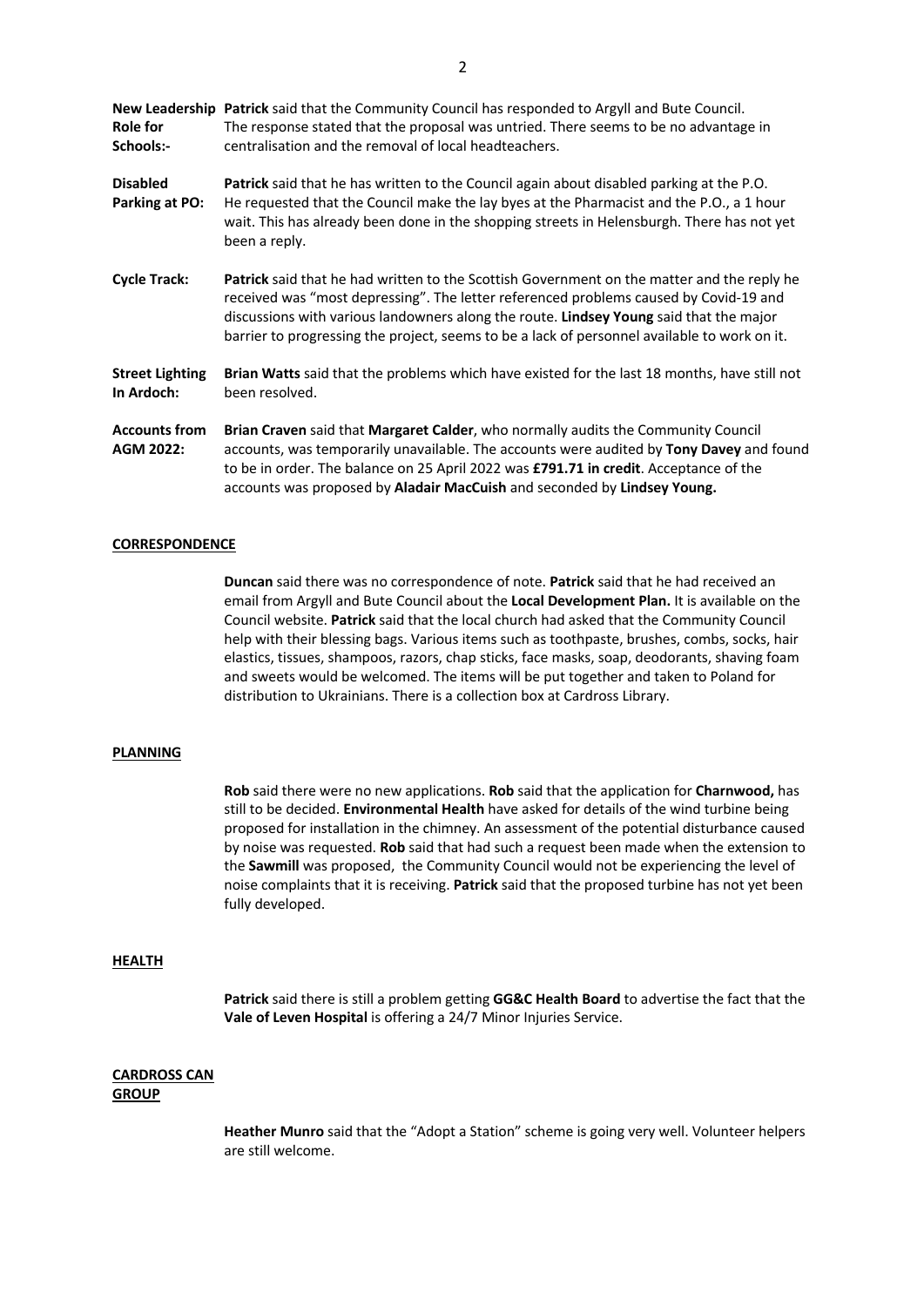| <b>AOCB</b>                                                 |                                                                                                                                                                                                                                                                                                                                                                                                                                                                                                                       |
|-------------------------------------------------------------|-----------------------------------------------------------------------------------------------------------------------------------------------------------------------------------------------------------------------------------------------------------------------------------------------------------------------------------------------------------------------------------------------------------------------------------------------------------------------------------------------------------------------|
| <b>Post Office:</b>                                         | <b>Heather</b> said that the P.O. has been sold to new owners. She asked that the thanks of the<br>community be passed on to the previous owner for his service in running the post office and<br>for his help and service provision during the pandemic.                                                                                                                                                                                                                                                             |
| Parking at<br>The Sawmill:                                  | <b>Duncan</b> said that he had received complaints from members of the community, about<br>notices that have been erected at the car park, south of the railway crossing. They say that<br>only sawmill employees should be allowed to park there. It was agreed that the Community<br>Council will pay the cost of a land search in the area, to find out who owns the land. The cost<br>is of the order of £40.00. If the sawmill owners do not own the land, they have no right to<br>control parking in the area. |
| <b>Wall Damage</b><br>Station Rd./<br><b>A814 Junction:</b> | Heather said that a small wall on the east side of the road, has been damaged by a vehicle<br>turning from A814 onto Station Road. It was agreed that the owner of the wall is responsible<br>for carrying out the repairs.                                                                                                                                                                                                                                                                                           |
| <b>Darleith Road:</b>                                       | Julie Lang said that a new sign has been provided form Darleith Road. Unfortunately,<br>"Darleith" has been wrongly spelt. Julie said that logging operations are being carried out at<br><b>Blackthird Farm.</b>                                                                                                                                                                                                                                                                                                     |
| <b>Kilmahew</b><br><b>Education</b><br>Trust:               | Mike Brown asked if anyone from the trust had been in contact with the Community Council.<br>Patrick said that two representatives have attended one meeting but further offers to attend<br>community council meetings have not yet been taken up.                                                                                                                                                                                                                                                                   |
| <b>Road Signs</b><br>At Ardoch:                             | Brian Watts said that some of the lettering on road signs at Ardoch is missing.<br>Patrick said he will contact Argyll and Bute aout the matter.                                                                                                                                                                                                                                                                                                                                                                      |
| Ardoch to<br>Levengrove<br>Footway:                         | Brian Watts said that a tree has fallen over a part of the footway, near the railway<br>bridge.                                                                                                                                                                                                                                                                                                                                                                                                                       |

# **DATE OF NEXT MEETING**

The next meeting will be held on Monday 20 June 2022 at 8.00 p.m. and connected via Zoom, for those not wishing to attend a meeting in public. The meeting closed with a vote of thanks to the Convener.